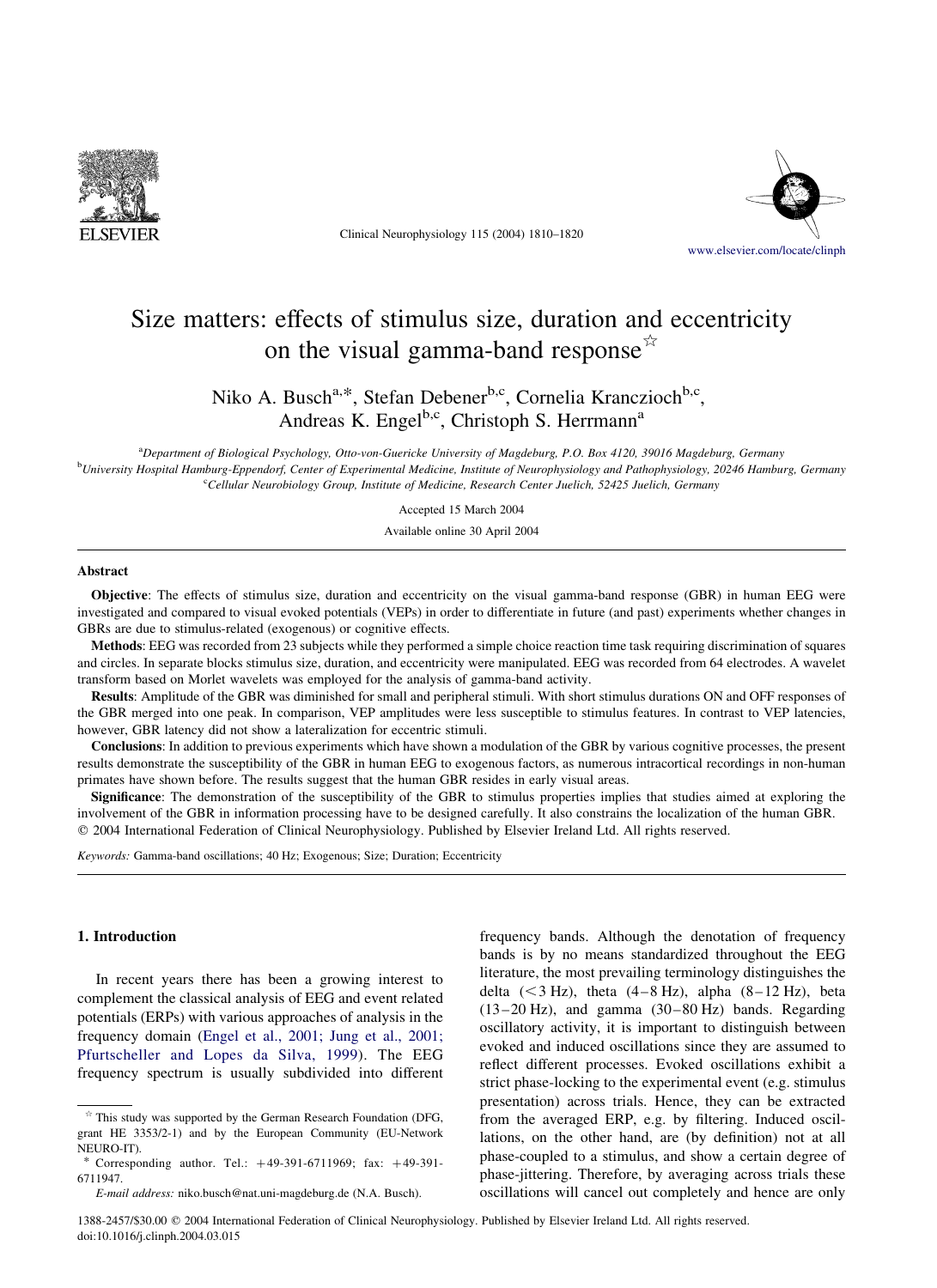detectable by appropriate ways of analysis, e.g. by a singletrial based wavelet analysis with subsequent averaging.

High frequency oscillations in the gamma-band have been investigated in numerous experiments in humans and animals ([Keil et al., 2001a; Sannita, 2000; Tallon-Baudry](#page-10-0) [and Bertrand, 1999](#page-10-0)). Although discovered as early as 1942 ([Adrian, 1942](#page-9-0)) the current interest in gamma oscillations was fostered by experiments on the anesthetized cat in the late 1980s ([Eckhorn et al., 1988; Gray et al., 1989\)](#page-10-0). These studies showed that neurons in the cat visual cortex responded strongly synchronized within the 20–80 Hz frequency range when bars were passed across the receptive fields in the same direction compared to bars moving in different directions. The authors concluded that synchronized gamma activity could 'bind together' separate features of an object.

Subsequent studies also found a task-related gammaband component in human EEG as well as at the intermediate level of electrocorticograms and intracranial recordings in humans and monkeys ([Aoki et al., 1999;](#page-9-0) [Lachaux et al., 2000; Menon et al., 1996; Rols et al., 2001\)](#page-9-0). Under visual stimulation a strong increase in evoked oscillations near 40 Hz over posterior areas with a latency of approximately 100 ms and a later increase in induced activity with a latency around 300 ms can be observed. We will refer to both types of these responses as gamma-band responses (GBRs). Such GBRs have been found to be modulated by task variations and hence cognitive processes including visual feature binding ([Tallon-Baudry et al.,](#page-10-0) [1997](#page-10-0)), target detection [\(Herrmann et al., 1999\)](#page-10-0), voluntary attention ([Debener et al., 2003; Gruber et al., 1999;](#page-9-0) [Herrmann and Mecklinger, 2001\)](#page-9-0), memory ([Tallon-Baudry](#page-10-0) [et al., 1998\)](#page-10-0), and emotional arousal ([Keil et al., 2001b](#page-10-0)).

However, despite the growing interest in the GBR some authors have been rather critical about the functional role of gamma-band oscillations (Jürgens et al., 1995; Shadlen and [Movshon, 1999; Tovee and Rolls, 1992](#page-10-0)). Numerous attempts to investigate gamma-band oscillations in human EEG have failed to find a GBR at all (Jürgens et al., 1999) and some authors question that gamma oscillations are detectable at the scalp level ([Menon et al., 1996\)](#page-10-0). Considering these discrepancies which may, at least in part, result from differences in experimental settings, stimulus design or method of data analysis, it seems important to investigate noncognitive factors that influence the amplitude of the GBR and, hence, its detectability ([Lutzenberger et al., 1997\)](#page-10-0).

The influence of visual stimulus properties, for instance size, luminance or spatial frequency, is well known and well examined in the ERP literature ([Celesia, 1993\)](#page-9-0). Early ERP components that are strongly influenced by such physical properties of the eliciting stimulus are often called 'exogenous' while the later components, which are more under the influence of cognitive processes, are termed 'endogenous' ([Rugg and Coles, 1995\)](#page-10-0). Components that are influenced by both factors are sometimes termed

'mesogenous', a prominent example of which is the N1. While this terminology is commonly used for ERPs it has not been applied to event-related oscillations so far. Nevertheless, some evidence suggests that early eventrelated oscillations are subject to modulation by rather unspecific factors such as task difficulty ([Senkowski and](#page-10-0) [Herrmann, 2002\)](#page-10-0) and subject's age (Böttger et al., 2002). In addition, [Rols et al. \(2001\)](#page-10-0) showed that stimulus parameters like luminance influence the amplitude of the GBR in electrocortical recordings in the macaque monkey. By using sinusoidal gratings as stimuli [Tzelepi et al. \(2000\)](#page-10-0) demonstrated an increase in GBR for gratings of higher spatial frequency. Accordingly, early event related oscillations like the GBR could be conceptualized as mesogenous as well.

The present study was conducted to further investigate the impact of visual stimulus properties on the GBR. Such influences are presumably relevant to most experimental paradigms used for the study of relations between cognitive processes and the GBR. In order to properly argue that a difference in amplitude or latency of the GBR between experimental conditions is attributable to cognitive processes it is, first, essential to elicit a significant response at all (which is not as trivial as it may sound). Second, it should be ruled out that differences are simply due to different stimulus properties. Two of such stimulus characteristics are size and eccentricity (i.e. how lateral the stimulus is presented). In addition we varied the presentation duration of the stimuli to investigate whether onset- and offsetrelated components of the GBR superimpose at short stimulus durations. If ON and OFF responses merge together this could constrain interpretation when comparing experimental conditions with different presentation durations. Our choice of stimulus properties was based on typical stimulus dimensions used in many cognitive ERP experiments [\(Barcelo et al., 2000; Gomez Gonzalez et al.,](#page-9-0) [1994; Rugg et al., 1985\)](#page-9-0). Exogenous effects on visually evoked potentials have been investigated predominantly using checkerboard stimuli or sinusoidal gratings in a steady-state paradigm [\(Celesia, 1993\)](#page-9-0). However, studies designed to investigate cognitive processes usually employ figural stimuli, which are presented only once per trial. In order to provide a setting comparable with most cognitive experimental paradigms we used simple geometric shapes as stimuli that were presented transiently in a choice reaction task.

# 2. Methods

#### 2.1. Subjects

Twenty-three subjects participated in the study (mean age 25; range 20–34 years, 16 female), all were paid for participation. Subjects gave informed consent prior to start of the experiment. All subjects had normal or corrected to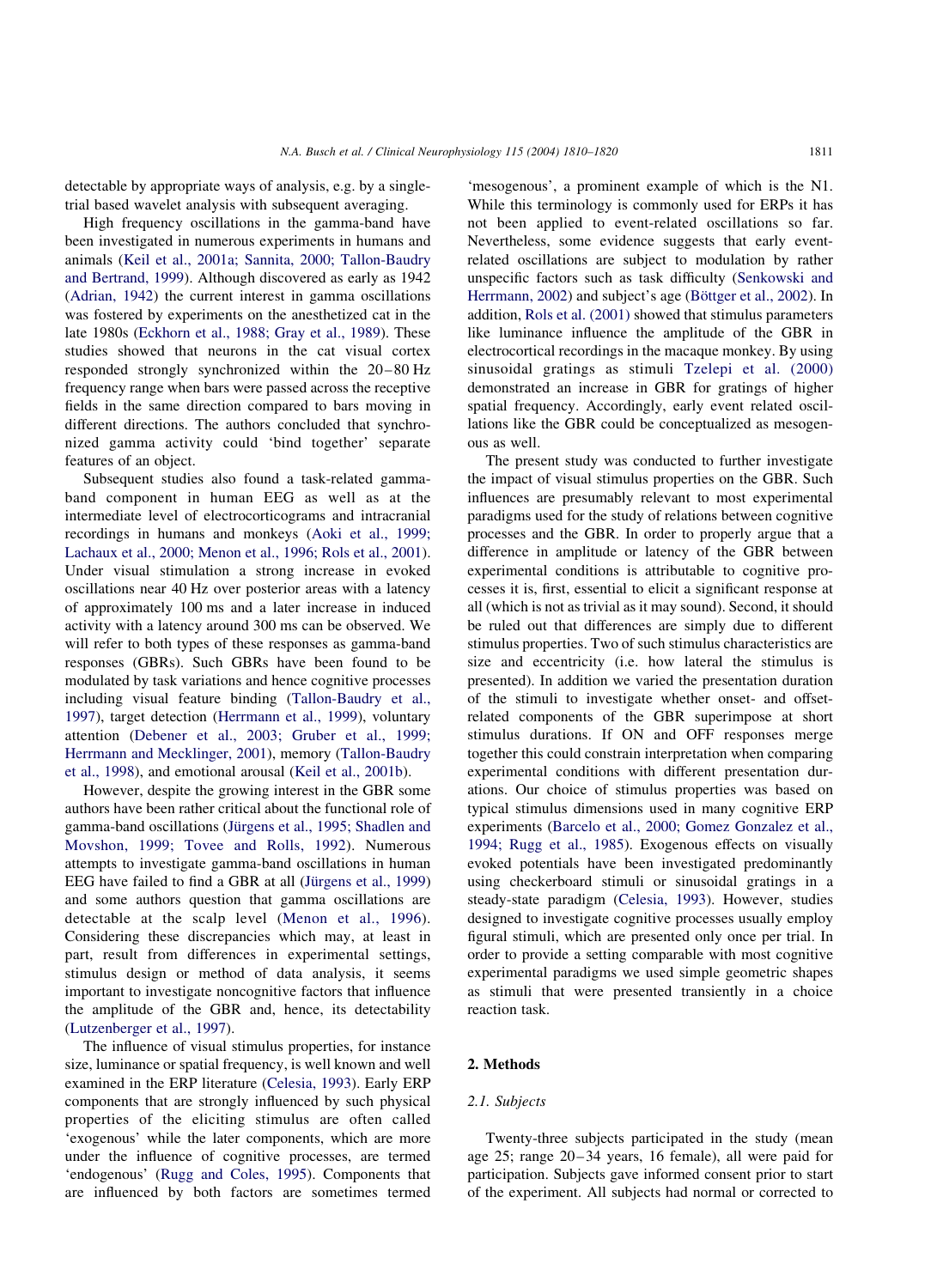normal vision and were free of current or past neurological or psychiatric disorders.

# 2.2. Stimuli and procedure

Black circles and squares on a white background were used as stimuli. Subjects were required to press a button with the thumb of one hand if the stimulus was a circle and to press a button with the other hand if it was a square. Response hands were counterbalanced across subjects. Both types of stimuli appeared with equal probability in a pseudorandomized order. Stimulus presentation was followed by a variable inter-stimulus interval ranging from 1000 to 1400 ms. Stimuli were presented on a computer monitor placed at a distance of 105 cm in front of the subject. Monitor refresh rate was 100 Hz. In 3 separate blocks, we manipulated one of the stimulus parameters size, eccentricity or duration, the order of which was counterbalanced across subjects. In the size-block stimuli had a size of  $1.5^{\circ}$  (small),  $4^{\circ}$  (medium) or  $8^{\circ}$  (large) of visual angle and were presented centrally for a duration of 250 ms. In the duration-block a stimulus with a size of  $4^\circ$  visual angle was presented centrally for 50 ms (short), 150 ms (medium) or 250 ms (long). In the eccentricity-block, a stimulus of  $4^\circ$  visual angle was presented for 250 ms either centrally or with an eccentricity of  $4.3^{\circ}$  (medium eccentricity) or  $8.6^\circ$  (high eccentricity) to the right side of the fixation cross. Subjects were required to remain always in central fixation. Each block comprised 90 trials per type of stimulus (circles and squares) and level of size, duration or eccentricity, resulting in a total number of 540 trials per block. Two breaks of 1 min duration were given in each block and an additional break occurred between two consecutive blocks.

#### 2.3. Data acquisition

EEG was recorded using a high impedance 64 channel Net Amps 200 system (Electrical Geodesics, Inc. Eugene, Oregon) with Ag/AgCl-electrodes placed in an electrode cap (Easycap, Falk Minow Services, Munich) and a nose-tip reference. Sensor impedances were maintained below  $20 \text{ k}\Omega$  prior data acquisition [\(Ferree et al., 2001](#page-10-0)). EEG was analog filtered from 0.1 to 100 Hz, digitized at 500 Hz, and stored on harddisk for off-line analysis. Recordings were made while subjects sat in a dimly lit, soundattenuated and electrically shielded cabin.

Averaging epochs lasted from 200 ms before to 600 ms after stimulus onset. Baselines were computed in the interval from 200 to 100 ms prior to stimulus onset. An automatic artifact rejection was computed which excluded trials from averaging if the standard deviation within a moving 200 ms time interval exceeded 30  $\mu$ V. In addition, all epochs were also visually inspected for artifacts and those with remaining artifacts rejected. While data analysis was performed on unfiltered data, ERPs are displayed low-pass filtered digitally at 20 Hz (3 dB edge frequency  $= 15.05$  Hz, steepness of roll $off = 14$  dB/octave).

# 2.4. Data analysis

In order to avoid a loss of statistical power we first computed ERPs and wavelet transforms for the single electrodes and then collapsed selected electrodes into 9 regions of interest (ROIs) for all subsequent analyses [\(Oken](#page-10-0) [and Chiappa, 1986\)](#page-10-0). ROIs and corresponding electrodes were anterior left  $(5, 13-15, 23, 24)$ , anterior midline  $(1, 3, 4)$ 6–8, 16), anterior right (9, 17–19, 26, 27), central left (22, 30–32, 42, 43), central midline (25, 33–35, 44–46), central right (28, 36–38, 47, 48), posterior left (40, 41, 54, 58, 61), posterior midline  $(51–53, 55, 56, 59)$  and posterior right (49, 50, 57, 60, 63). Electrode positions are displayed in Fig. 1. Those electrodes were plotted in the figures at which effects were most pronounced.

For the analysis of the GBR a Morlet based wavelet transform with a 'width' of 12 cycles was employed in order to provide a continuous measure of the amplitude of a frequency component (for details refer to [Herrmann and](#page-10-0) [Mecklinger \(2000\)\)](#page-10-0). The main advantage of this approach, compared to the short-term Fourier transform approach ([Makeig, 1993](#page-10-0)), is that the duration of the window of analysis depends on the frequency band: the higher the central frequency, the shorter the window duration and the wider the frequency band. This method thus provides a better compromise between time and frequency resolutions ([Sinkkonen et al., 1995\)](#page-10-0). Morlet wavelets can be thought of as 'bandpass filters' having a Gaussian shape both in the time domain and in the frequency domain around their central frequency. The standard deviation  $\sigma_t$  of the Gaussian temporal envelope is reciprocally related to the frequency  $(\sigma_t \sim 1/f)$ . The standard deviation in the frequency domain



Fig. 1. Channel layout used for statistical analysis. Regions of interest are indicated by grey shaded areas.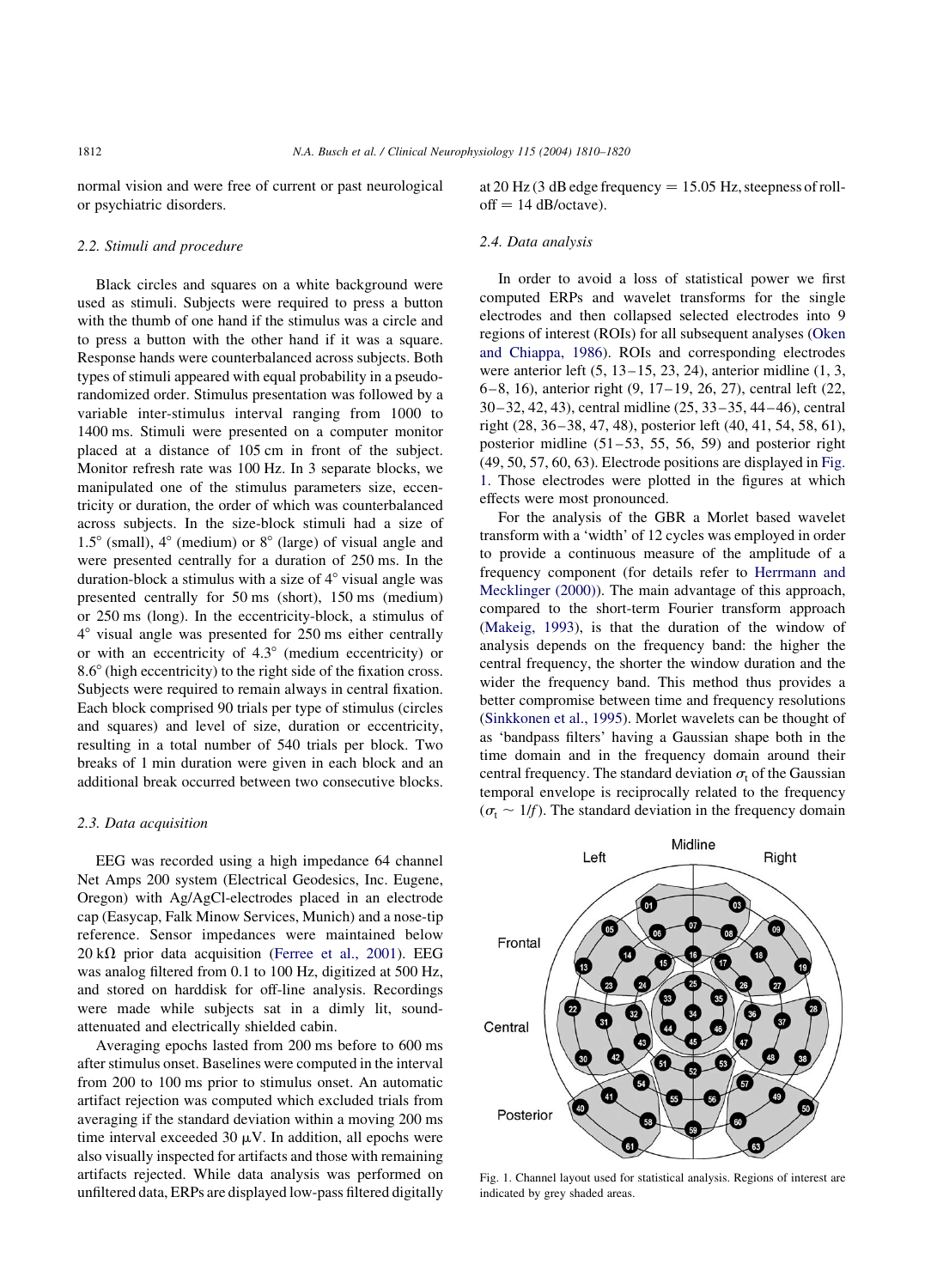is given by  $\sigma_f = (2\pi\sigma_t)^{-1}$ . The time resolution of this method thus increases with frequency, whereas the frequency resolution decreases. Usually, the characteristics of a wavelet are denoted as  $2\sigma_t$  and  $2\sigma_f$ . Accordingly, a wavelet with a center frequency of 40 Hz employed in the present study had a wavelet duration of  $2\sigma_t = 50$  ms and a spectral bandwidth of  $2\sigma_f = 12.71$  Hz (Fig. 2).

To reveal the evoked fraction of gamma activity, which is, by definition, strictly phase-locked to the stimulus, the wavelet transform was performed on the averaged evoked potential. In order to analyze also activity which is not strictly phase-locked to the stimulus, the wavelet transform was performed for each single trial, and the absolute values of the resulting transforms were averaged. This measure reflects the total activity for a certain frequency range, irrespective of whether it is phase-locked to the stimulus or not. We will refer to this measure as 'total GBR' in order to make explicit that it comprises both the evoked and induced part of the gamma response. However, the same measure has been used previously for the estimation of only the induced part [\(Tallon-Baudry and Bertrand, 1999\)](#page-10-0). While that may be a legitimate approximation, we prefer to stick to the precise differentiation. The frequency of gamma activity used for the wavelet analysis was individually determined via the time–frequency plane of electrode 34 (equivalent to



Fig. 2. Characteristics of a 40 Hz wavelet in the temporal (A) and spectral domain (B).

CZ) in response to the largest stimulus in the size-block (as done before by [Senkowski and Herrmann, 2002](#page-10-0)). This approach assumes that frequencies do not depend on stimulus properties. In fact, it might be speculated that the frequency of the early evoked GBR is dependent on stimulus size, i.e. on the size of the cortical area involved. According to the temporal correlation hypothesis ([Singer](#page-10-0) [and Gray, 1995\)](#page-10-0) such a relationship might be expected: "As the rhythm slows down, … binding by synchrony can be achieved over larger distances and between more cells." ([Singer, 1993\)](#page-10-0). If assemblies coding bigger stimuli relied on lower frequencies this would broaden the time window during which events can be classified as synchronous. In a first step we tested whether frequencies of evoked GBRs differed between the 3 size conditions. One subject was excluded from this and all further analyses of evoked GBRs because he did not show a significant response in the gamma band (for criteria see below). Although there was a trend towards lower frequencies for bigger stimulus sizes this effect did not reach significance  $(F(2, 42) = 3.121$ ,  $P = 0.059$ . It might be interesting, however, to further investigate this effect in a separate analysis. In a second step individual maxima of evoked gamma activity were defined as the highest evoked activation peak in the frequency range of 30–80 Hz between 60 and 140 ms. The individual frequencies of total GBRs were defined as the highest total activation peak in the frequency range of 30–90 Hz between 420 and 560 ms. Using this definition the peak frequencies of individually identified evoked GBRs ranged from 32 to 72 Hz (mean 44.09 Hz,  $SD = 10.04$  Hz). The individual peak frequencies of total GBRs were considerably higher with an average frequency of 65.52 Hz  $(SD = 14.41 \text{ Hz})$  and a range from 39 to 89 Hz. Data from the 4 subjects with the highest and lowest evoked and total gamma-band activity are plotted in [Fig. 3](#page-4-0).

For the statistical analysis of ERP responses we used peak amplitudes in the time intervals between 50 and 130 ms (P1) and 130–200 ms (N1), respectively. P1 and N1 amplitudes and latencies were analyzed for posterior regions only. Statistical analysis of the evoked GBR was performed on peak amplitudes and latencies of the individually adapted wavelet transforms in the time interval between 60 and 140 ms. Analysis of the total GBR in the individually determined frequency was performed using the peak amplitudes and latencies in a time interval of 300–600 ms. The GBR was investigated in all 9 ROIs. All time windows were chosen on the basis of the grand mean average.

In a first ANOVA we tested whether the GBR was modulated by stimulus type (circles vs. squares). Since no such effect was observed, for all subsequent analyses data was combined across squares and circles. Thus, the repeated measures ANOVA of ERP effects comprised the factors stimulus (3 levels of size, duration or eccentricity, respectively) and laterality (posterior left, posterior midline, posterior right). The repeated measures ANOVA of the GBR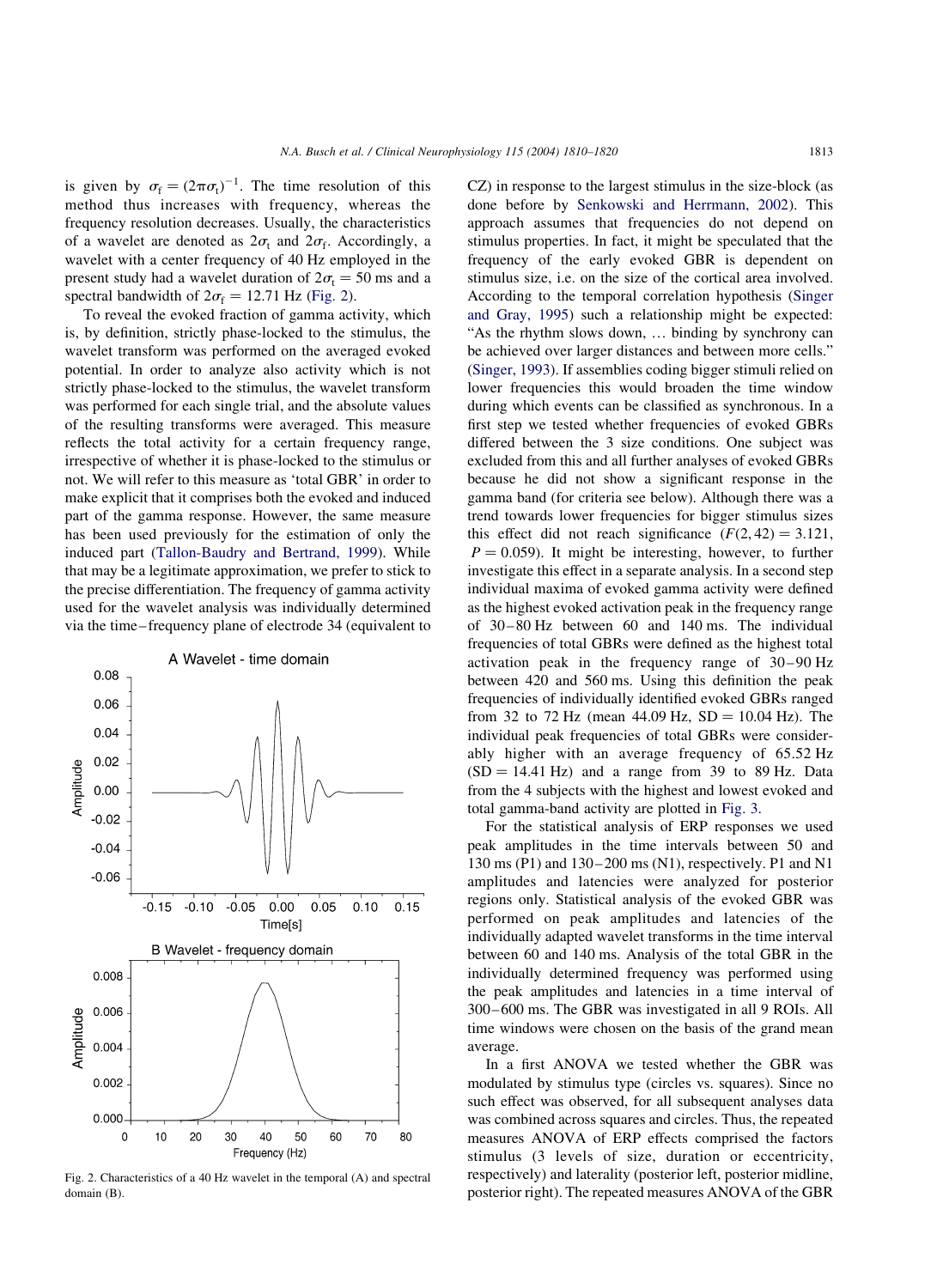

Fig. 3. Time–frequency plots for the single subjects with the maximum and minimum individual evoked GBR (72 and 32 HZ, respectively) and the maximum and minimum individual total GBR (89 and 39 Hz, respectively). Note the different time scales for evoked and total GBRs.

comprised the factors stimulus, laterality (left, midline, right) and caudality (anterior, central and posterior). The repeated measures ANOVA of reaction times comprised the factor stimulus (3 levels of size, duration, or eccentricity, respectively). Greenhouse-Geisser correction was used where appropriate. Uncorrected degrees of freedom and corrected P values are reported.

In order to visualize the impact of stimulus manipulations on ERPs and GBRs, we plotted the change in amplitude for medium and large size as well as medium and high eccentricity, relative to the amplitude of small and central stimuli, respectively ([Fig. 9](#page-7-0)). Analysis of amplitude changes rather than a more traditional signal-to-noise computation was chosen in order to yield a measure that allows comparison between ERPs and GBRs. In the figures we plotted those electrodes at which effects were most pronounced.

# 3. Results

Stimulus presentation evoked a P1 (mean peak latency 100 ms) followed by an N1 (170 ms; Figs. 4A, 6A, 8A). Stimulus disappearance resulted in an OFF response, which was superimposed on a P3. The latency of the OFF responses varied with stimulus duration. However, neither the ERP OFF responses nor the P3 component were the focus of the present study and, hence, were not subjected to further analysis. The analysis of the individually identified GBRs revealed a prominent evoked ON response (mean peak latency 86 ms; Figs. 4B, 6B, 8B). Stimulus offset resulted in an evoked OFF response with a mean latency of 100 ms after stimulus offset. Additionally, stimulus offset resulted in a total GBR, which was observed at an average latency of 232 ms (for stimuli which were presented for 250 ms) after stimulus offset [\(Fig. 7\)](#page-6-0). This response was not visible in the evoked activity.



Fig. 4. ERPs and individually defined evoked GBRs in the size-block for large (solid line), medium sized (dotted line) and small stimuli (dashed line) for representative electrodes. Note the considerable effect of stimulus size on the GBR amplitude, which was less clearly observed for the ERPs. Data represent the grand mean average across 23 subjects.

<span id="page-4-0"></span>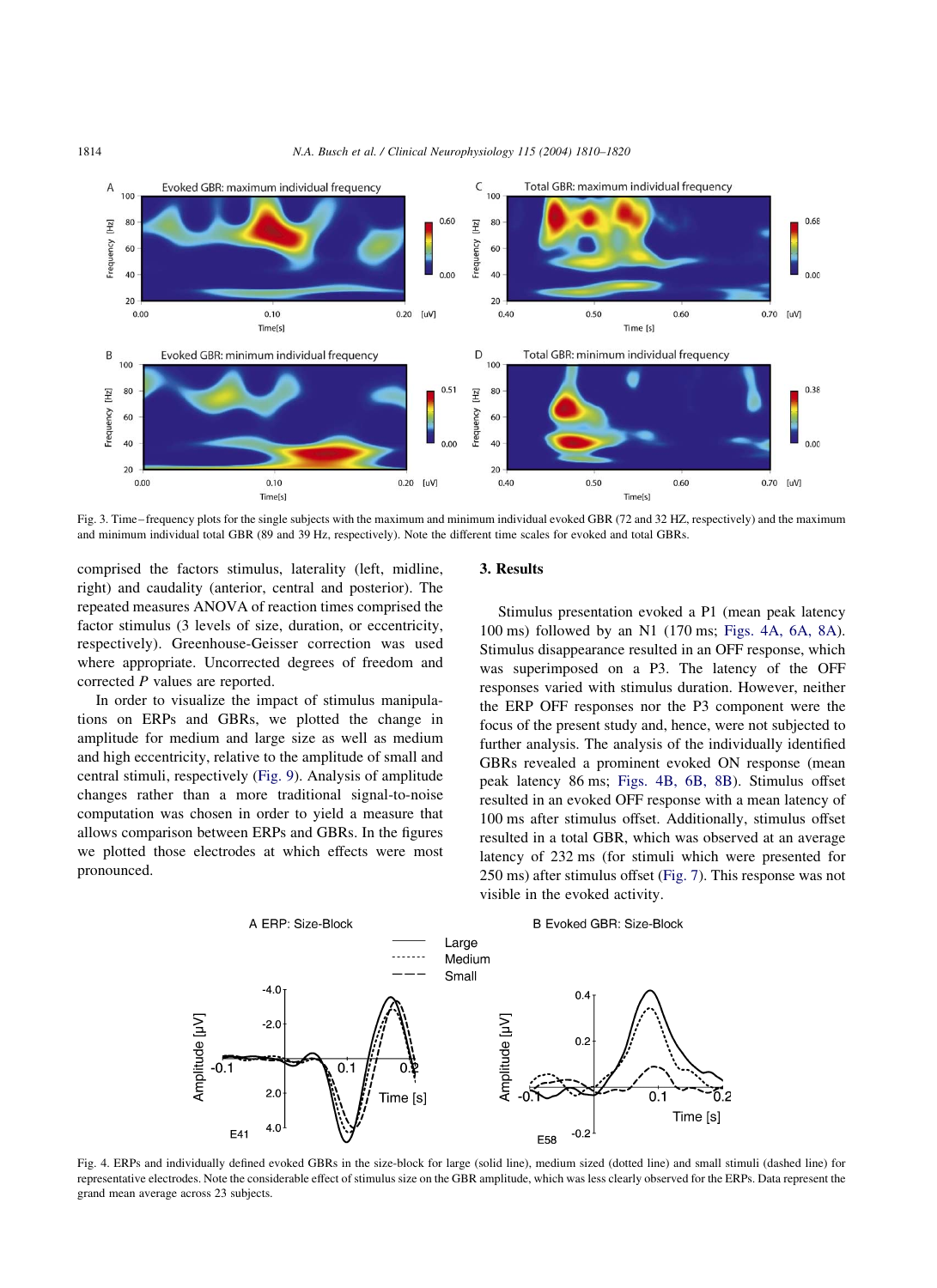**Total GBR** 

#### <span id="page-5-0"></span>A Size-Block **B** Duration-Block C Eccentricity-Block  $0.3$  $0.3$  $0.4$  $0.2$ Amplitude [µV] Amplitude [µV] Amplitude [µV]  $0.2$  $0.2$  $0.1$  $0.5$ ০⊉ৠ্থ  $\overline{2}$  $\Omega$ 4 0.5 ¥ฬ<del>ฬ</del>W  $30.40.50.6$  $-0.1$ -01 Time [s] Time [s] Time [s]  $-0.2$  $-0.2$  $-0.2$  $-0.3$  $F41$  $-0.3$ E41 E41  $-0.4$ 50 ms Central Large 150 ms Medium eccentricity Medium 250 ms High eccentricity Small

Fig. 5. Individually defined total GBRs in the size-, duration- and eccentricity-block.

# 3.1. Size-effects

Reaction times showed a main effect of size  $(F(2, 44) =$ 9.979,  $P < 0.001$ ). Responses were fastest to medium sized stimuli (441 ms) while small and big stimuli did not differ significantly in reaction times (457 and 451 ms, respectively;  $F(1, 22) = 1.70$ ,  $P = 0.206$ ).

The ANOVA of P1 amplitudes in the size-block yielded a main effect of size  $(F(2, 44) = 9.856, P = 0.001)$  with larger amplitudes for bigger stimuli [\(Fig. 4A\)](#page-4-0). A main effect of laterality  $(F(2, 44) = 11.816, P < 0.001)$  indexed smaller P1 amplitudes in the posterior midline ROI than in the lateral ROIs. No interaction of size and laterality effects was observed. P1 latencies showed a main effect of size  $(F(2, 44) = 18.092, P < 0.001)$  with longer latencies for smaller stimuli. N1 amplitudes were not modulated by size. A main effect for laterality  $(F(2, 44) = 5.363, P = 0.014)$ indicated smaller N1 amplitudes in the posterior midline ROI compared to the lateral ROIs. Analysis of N1 latencies yielded a main effect of size  $(F(2, 44) = 13.587,$  $P < 0.001$ ) as well as laterality  $(F(2, 44) = 13.378,$  $P < 0.001$ ), and a significant size  $\times$  laterality interaction

#### A ERP: Duration-Block

 $(F(4, 88) = 3.805, P = 0.014)$  indicating longer latencies for smaller stimuli at lateral ROIs.

For the peak amplitudes of the evoked GBR in the sizeblock the ANOVA yielded a main effect of size  $(F(2, 42) = 11.124, P < 0.001$ ; [Fig. 4B\)](#page-4-0) with larger amplitudes for bigger stimuli. Peak latencies of the evoked GBR were not influenced by stimulus size. Peak amplitudes of the total GBR were not modulated by size (Fig. 5A). Peak latencies were longer for bigger stimuli  $(F(2, 44) = 4.522,$  $P = 0.016$ .

### 3.2. Duration-effects

Reaction times showed no effect of duration. The values observed were 438 ms for short, 436 ms for medium, and 446 ms for long durations, respectively. Neither P1 nor N1 amplitudes or latencies were affected by stimulus duration (Fig. 6A).

Stimulus offsets elicited an evoked gamma-band OFF response. The latency of the evoked gamma OFF responses were 148 ms for 50 ms stimulus duration, 248 ms for 150 ms stimulus duration, and 350 ms for 250 ms stimulus



Fig. 6. ERPs and individually defined evoked GBRs in the duration-block for 50 ms (solid line), 150 ms (dotted line) and 250 ms presentation time (dashed line) for representative electrodes. For ERPs the OFF response was superimposed on the prominent P300 and thus no big differences are visible. For the GBR, however, the OFF response was clearly affected by stimulus duration.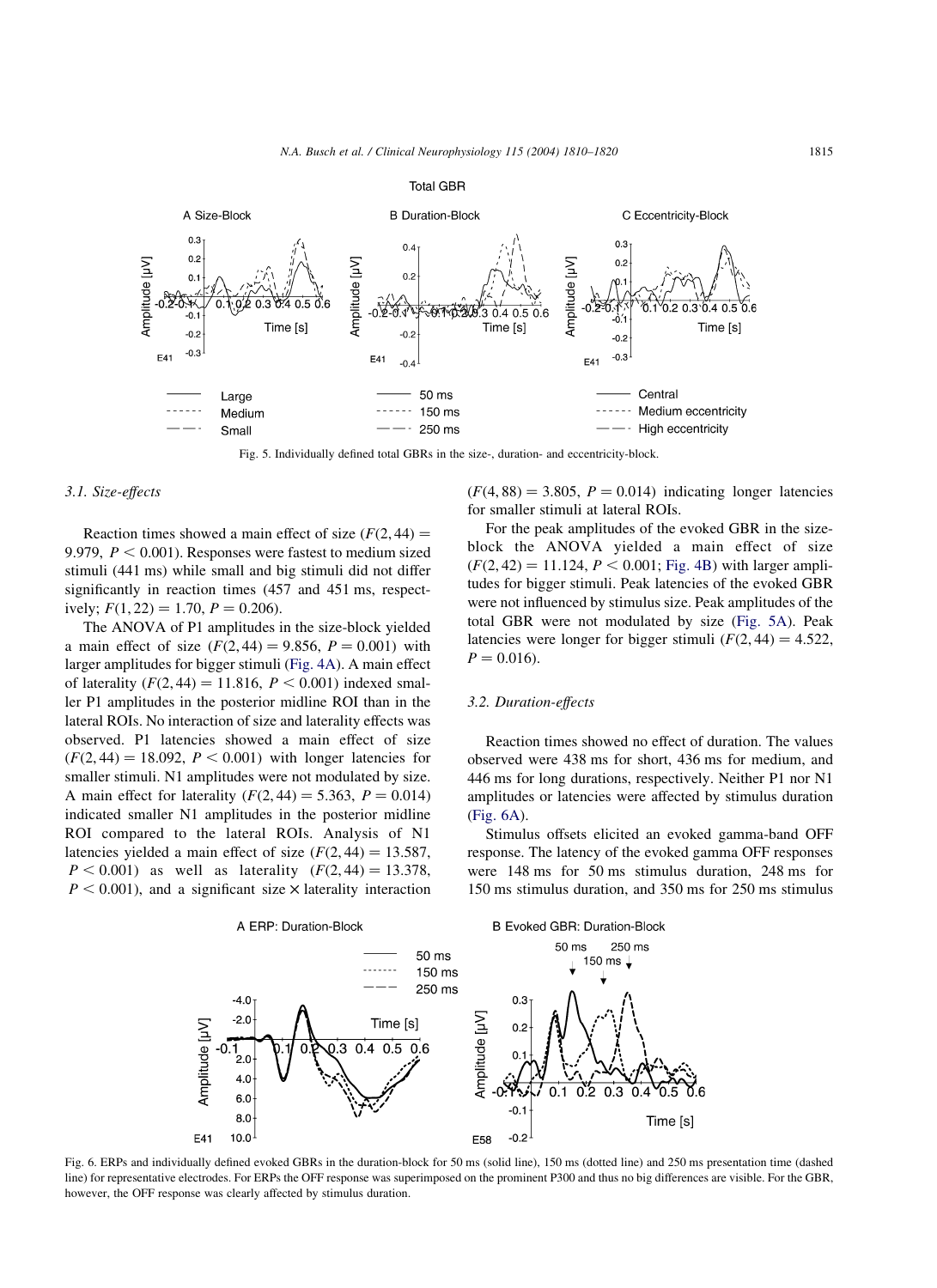

Fig. 7. Time–frequency plots for the 3 different stimulus durations (50, 150 and 250 ms) at electrode E34. For the shortest stimulus ON and OFF responses merged together while in the other conditions a clearly distinguishable OFF response appears approximately 100 ms after stimulus offset.

duration ([Fig. 6B](#page-5-0)), i.e. the evoked OFF response appeared approximately 100 ms after stimulus offset (Fig. 7). For the shortest stimulus duration evoked ON and OFF responses merged together, resulting in a larger evoked OFF response peak. The ANOVA of evoked GBR peak amplitudes yielded a significant caudality  $\times$  duration interaction  $(F(2, 44) =$ 3.756,  $P = 0.020$ ). Subsequent analysis revealed an effect of stimulus duration at posterior electrodes  $(F(2, 44) =$ 6.007,  $P = 0.006$  indicating larger amplitudes for short stimulus durations. This effect probably resultet from a superposition of evoked ON and OFF responses.

Total GBR amplitudes were also modulated by duration with larger amplitudes for longer stimulus durations  $(F(2, 44) = 6.898, P = 0.004;$  [Fig. 5B\)](#page-5-0). Peak latencies of the total GBR varied with stimulus duration  $(F(2, 44) =$ 14.438,  $P = 0.020$  with longer latencies for longer

stimulus durations (382 ms for short, 412 ms for medium and 482 ms for long durations).

#### 3.3. Eccentricity-effects

Reaction times showed no effect of eccentricity (454 ms for central, 452 ms for medium, and 457 ms for high eccentricity). P1 amplitudes were modulated by eccentricity  $(F(2, 44) = 26.069, P < 0.001, Fig. 8A)$  $(F(2, 44) = 26.069, P < 0.001, Fig. 8A)$  $(F(2, 44) = 26.069, P < 0.001, Fig. 8A)$  with larger amplitudes for central stimuli. Amplitudes also varied between ROIs, as was reflected by a main effect of laterality,  $(F(2, 44) = 12.753, P < 0.001)$ , indicating smaller amplitudes at the posterior midline ROI. Additionally, the analysis yielded an eccentricity  $\times$  laterality interaction  $(F(4, 88) = 10.3, P < 0.001)$  indicating smaller P1 amplitudes for eccentric stimuli on the contralateral (left) side.

<span id="page-6-0"></span>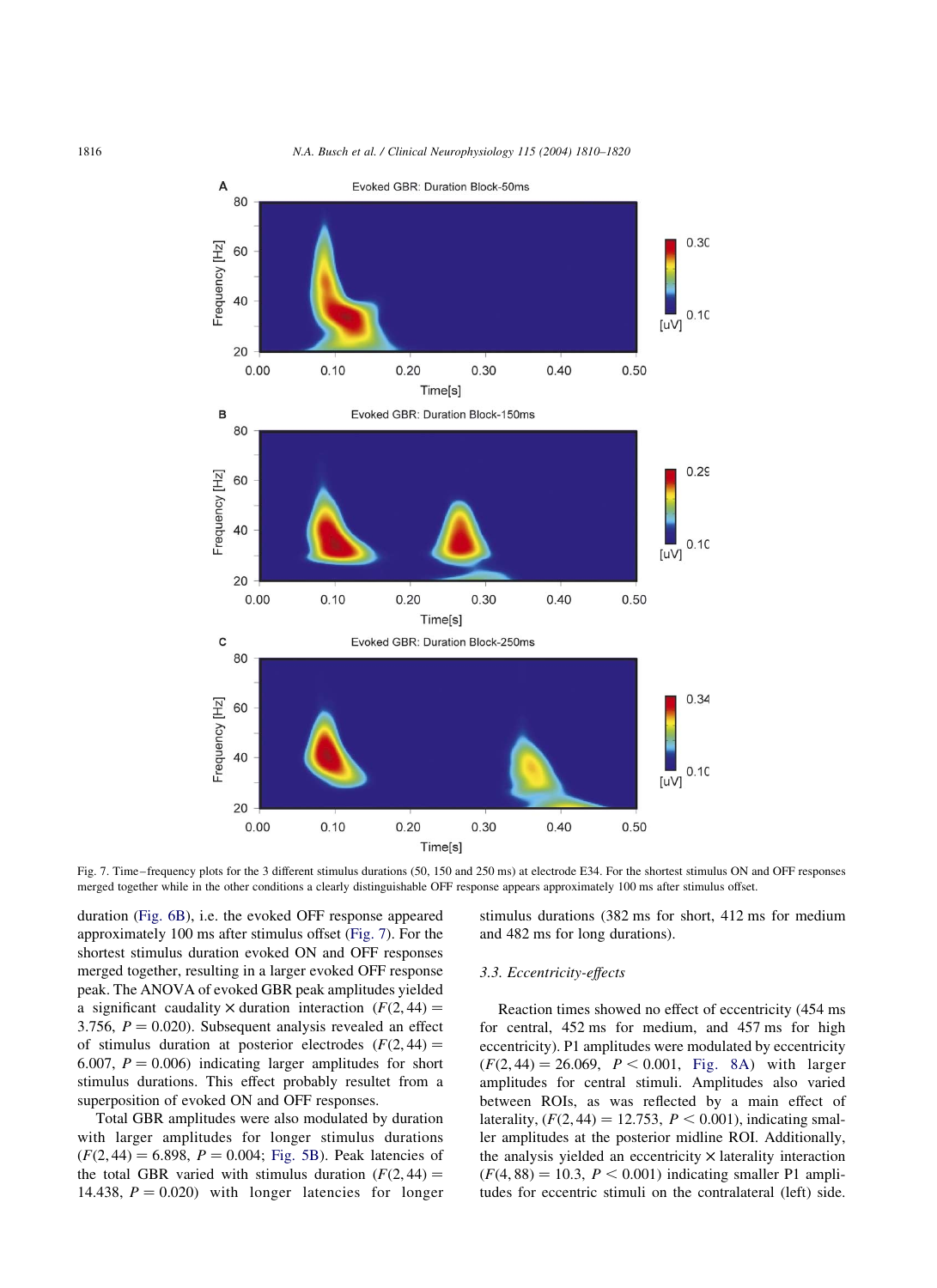### A ERP: Eccentricity-Block

<span id="page-7-0"></span>

Fig. 8. ERPs and individually defined evoked GBRs in the eccentricity-block for central (solid line), medium eccentric (dotted line) and highly eccentric stimuli (dashed line) for representative electrodes (E41 and E58: contralateral; E49 and E60: ipsilateral).

P1 latencies were also influenced by eccentricity  $(F(2, 44) = 6.102, P = 0.012)$  and laterality  $(F(2, 44)) =$ 11.966,  $P < 0.001$ ). An eccentricity  $\times$  laterality interaction  $(F(4, 88) = 7.281, P < 0.001)$  indicated longer P1 latencies for eccentric stimuli at the ipsilateral (posterior right) ROI but shorter latencies for eccentric stimuli at the contralateral (posterior left) and the posterior midline ROI. The analysis of N1 amplitudes yielded a main effect for laterality  $(F(2, 44) = 5.239, P = 0.009)$  with smaller amplitudes at the posterior midline ROI. N1 latencies also varied with laterality  $(F(2, 44) = 18.0, P < 0.001)$  with shorter latencies at the posterior midline ROI. An eccentricity  $\times$ laterality interaction  $(F(4, 88) = 6.595, P < 0.001)$  indicated longer N1 latencies for eccentric stimuli on the ipsilateral (right) side.

In the eccentricity-block the evoked GBR was modulated by eccentricity  $(F(2, 44) = 4.692, P = 0.025;$  Fig. 8B) with bigger amplitudes for central stimuli. The analysis also yielded a main effect of caudality  $(F(2, 44) = 3.752)$ ;  $P = 0.044$ ) and a significant caudality  $\times$  laterality interaction  $(F(4, 88) = 3.349, P = 0.025)$ , indicating larger amplitudes in the central midline ROI. GBR latencies were not influenced by eccentricity. Neither peak amplitudes nor latencies of the total GBR were modulated by eccentricity

# 3.4. Relative amplitude changes

ERPs and evoked GBRs were differently influenced by stimulus size and eccentricity (Fig. 9). While P1 and N1

amplitudes were only moderately modulated by stimulus size, evoked GBR amplitudes were more than doubled for large compared to small stimuli. In the eccentricity block P1 and evoked GBR amplitudes moderately decreased with stimulus eccentricity, while again N1 amplitudes were almost unaffected.

#### 4. Discussion

The present study investigated effects of stimulus properties on event-related potentials and oscillations in



Fig. 9. Amplitudes of P1, N1 and evoked GBR expressed as percentage of amplitudes elicited by the small and central stimulus, respectively.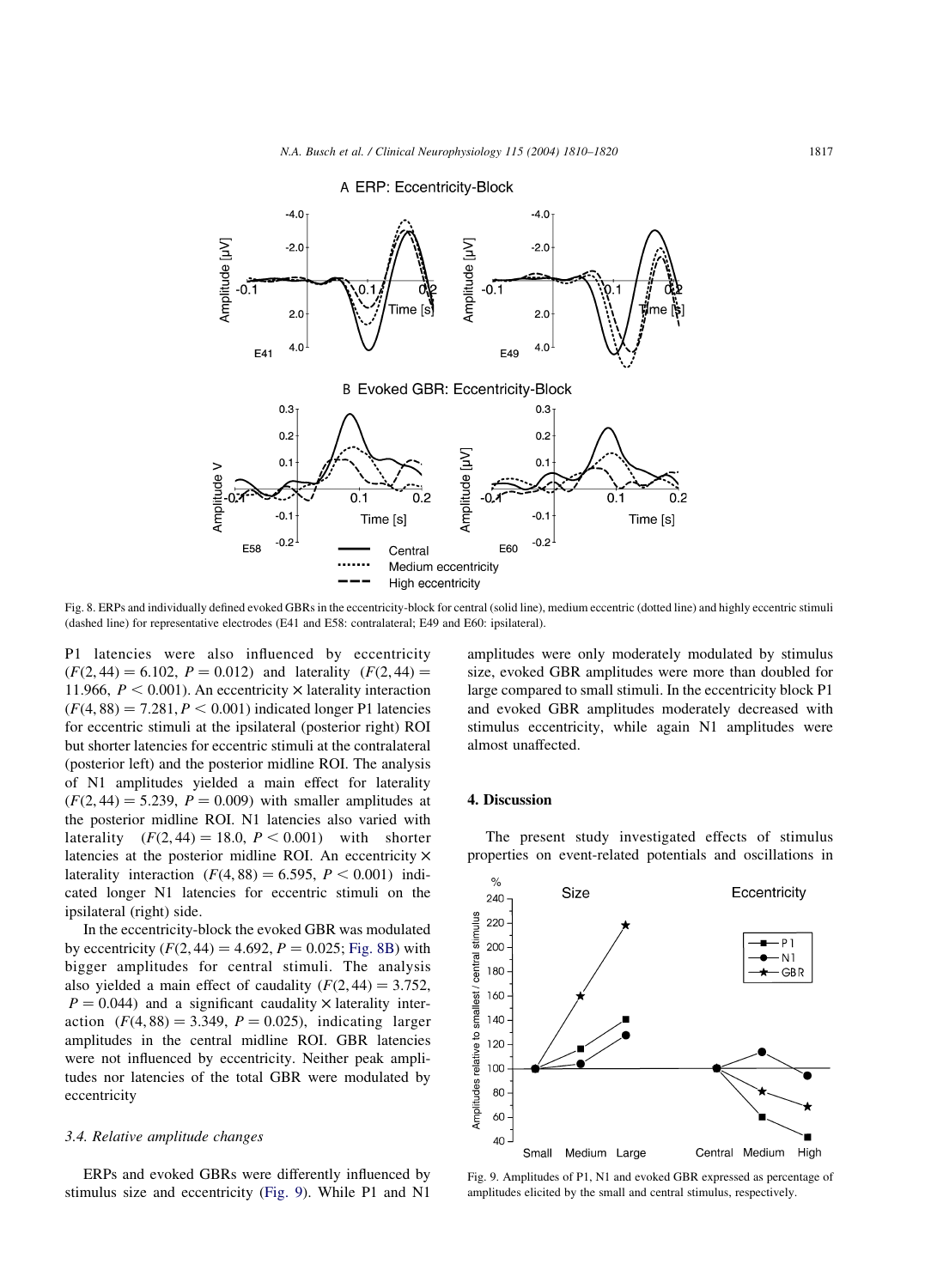the gamma-band. ERPs revealed the expected modulation of P1 and N1 with stimulus properties, i.e. larger ON responses for larger and central stimuli. In addition, it was obvious that P1 and N1 OFF responses were evoked by stimulus offset, which appeared superimposed on late ERP components (P3). Therefore, it seems advisable to present stimuli longer than the largest latency of any ERP component which shall be analyzed. Otherwise a superposition of P1 and N1 could affect the quantification of later ERP components.

The GBR has been used as a tool to study a large variety of cognitive processes and has proven to be a valuable complement to traditional ERPs ([Keil et al., 2001a; Sannita,](#page-10-0) [2000; Tallon-Baudry and Bertrand, 1999\)](#page-10-0). It has become a common practice to differentiate between early versus late gamma responses. Within this framework, early gamma responses are usually evoked by a stimulus while late ones are induced. Numerous previous experiments have focused on demonstrating top-down modulations of both the evoked and induced GBR. Our results show that both fractions of the GBR can be also strongly modulated in a bottom-up fashion by stimulus properties.

### 4.1. Influence of stimulus properties on evoked GBRs

The amplitude of the evoked GBR seems to be directly related to the size of the stimulus, which probably results from bigger stimuli activating larger cortical areas in retinotopic visual cortices than smaller ones. For small and peripheral stimuli the amplitude of the evoked GBR hardly exceeded the noise level ([Figs. 4B and 6B\)](#page-4-0). The present data also show that the eccentricity of visual stimuli modulates the amplitude of the evoked GBR. While the central visual field is represented in the calcarine fissure near the occipital pole, the periphery is represented more anteriorly [\(Engel et al., 1997](#page-10-0)). Thus, peripheral stimuli evoke responses in neural tissue which is more distant from the scalp electrodes. If the early evoked GBR is generated in early visual areas and follows a retinotopic mapping, this could explain the observed eccentricity effect. Electrocorticogram recordings in monkey V1 ([Rols et al., 2001\)](#page-10-0) did not reveal effects of eccentricity on the GBR. This may, however, be due to the subdural recording methodology and to the fact that a large part of V1 in macaque monkeys is represented on the lateral surface of the occipital pole. Therefore, in the study by [Rols et al. \(2001\),](#page-10-0) the electrodes were always close to the signal-generating sites for all investigated eccentricities.

# 4.2. Influence of stimulus properties on induced GBRs

In addition to the early evoked GBR we found a later gamma response, which was only present in the total GBR and must therefore reflect induced activity. The latency of this response varied with presentation duration and, hence, was probably related to the stimulus offset. Such an induced offset response has been described before by [Tallon-Baudry et al. \(1998\).](#page-10-0) It seems noteworthy that both in their as well as in our experiment the latency of the induced OFF response was markedly later than the evoked OFF response in our experiment (350 ms for evoked and 480 ms for induced GBRs for a stimulus with 250 ms duration). Previous experiments revealed that the late induced gamma response in human EEG can be modulated by top-down processes such as memory ([Tallon-Baudry](#page-10-0) [et al., 1998](#page-10-0)), attention ([Gruber et al., 1999](#page-10-0)) and object recognition ([Rodriguez et al., 1999\)](#page-10-0). These findings are supported by studies investigating local field potentials in monkeys ([Fries et al., 2001; Woelbern et al., 2002\)](#page-10-0). However, our present study clearly demonstrates that also bottom-up factors like the duration of a stimulus modulate induced GBRs.

# 4.3. Differences between ERPs and GBRs

Our data revealed an interesting difference regarding the impact of stimulus eccentricity on ERPs and evoked GBRs. ERP latencies were found to covary with eccentricity on the side ipsilateral to stimulus presentation. This delay for eccentric stimuli at ipsilateral sites has been observed before and was explained with interhemispheric transfer [\(Rugg](#page-10-0) [et al., 1985\)](#page-10-0). According to this hypothesis, information from the peripheral visual field needs to be relayed across the corpus callosum while no such transfer is necessary for central stimuli. Thus, latency differences between central and eccentric stimuli at electrodes ipsilateral to stimulus presentation may reveal the transfer time between the two cortical hemispheres. Interestingly, we found no such latency difference for the evoked GBR. In two previous studies Basar-Eroglu and colleagues reported a reduced time for interhemispheric transfer from the contralateral to the ipsilateral hemisphere for beta frequencies compared to alpha and theta frequencies and ERPs ([Nalcaci et al., 1999a,](#page-10-0) [b\)](#page-10-0). The authors hypothesized that transfer of different frequency bands relies on callosal fibers with different conduction velocities ([Aboitiz et al., 1992\)](#page-9-0). The present data might indicate a similar effect for the gamma-band.

# 4.4. Origin of the evoked GBR

Our results raise the question of where in the hierarchy of visual processing the generators for the early evoked GBR reside. Early ERPs like P1 and N1 are known to be modulated by stimulus properties as well as cognitive factors like spatial attention. Their sources have been located in occipito-temporal and occipito-parietal areas ([Di Russo et al., 2002; Gomez Gonzalez et al., 1994\)](#page-10-0). In our study the mean peak latency of the early evoked GBR was shorter than P1 latency (86 and 102 ms, respectively) suggesting that the source of the evoked GBR is located earlier in the visual hierarchy. This interpretation is supported by the fact that the early evoked GBR was even stronger influenced by stimulus properties than early ERPs.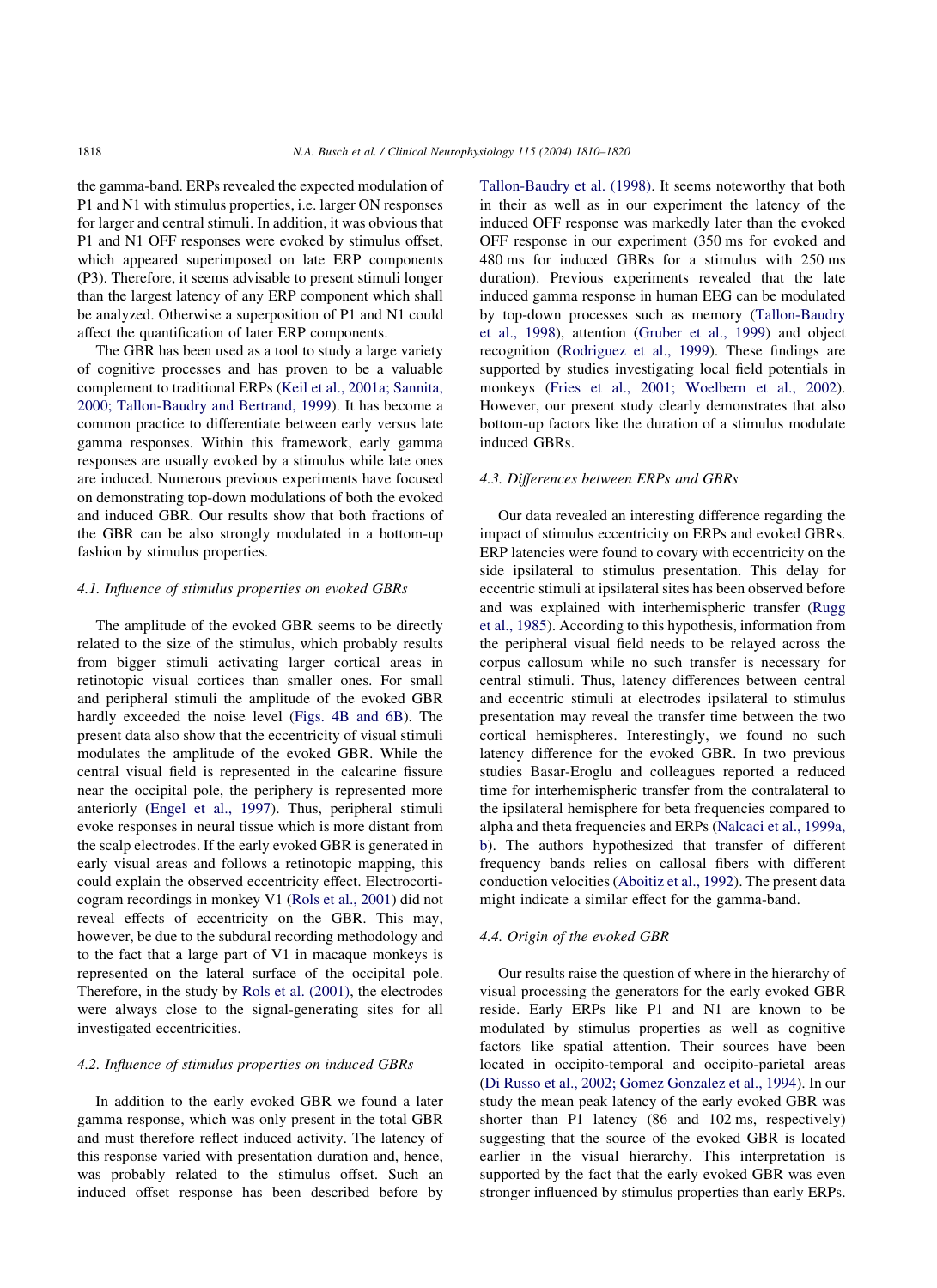<span id="page-9-0"></span>Findings from animal studies investigating local field potentials and multi unit activity corroborate this view ([Eckhorn et al., 1993; Engel et al., 1991; Frien et al., 1994\)](#page-10-0). These investigators found synchronous oscillations in early visual areas of cats and monkeys. The factor exerting the strongest impact was stimulus size, but stimulus eccentricity also led to modulations in the evoked GBR, suggesting an involvement of sources located in primary visual cortex. Due to the differential effects of experimental manipulations on latency and amplitude of ERPs and the early evoked GBR, these two measures might reflect partly different neuronal processes. Despite its short latency and its probable generation early in the visual hierarchy, the evoked GBR has shown to be also under the influence of top-down cognitive mechanisms, a property that is not commonly associated with early visual processing. Recent models of the visual system, however, assume that visual processing relies on the interaction of feedback and feedforward connections already at a very early stage (Bullier, 2001; Lamme and Roelfsema, 2000; Taylor, 2002). In an ERP experiment [Foxe and Simpson \(2002\),](#page-10-0) for instance, showed occipital activation after 56 ms and frontal activation as early as 80 ms after visual stimulation. Thus, this framework of early visual processing makes it plausible how a signal as early as the evoked GBR can be modulated by bottom-up as well as top-down factors simultaneously.

#### 4.5. Implications for GBR studies

It should be emphasized that even the smallest stimulus size and the highest stimulus eccentricity employed in the present study are common in and sufficient for ERP experiments. The susceptibility of evoked GBRs to extrinsic influences might explain why other researchers failed to observe an evoked GBR in their experiments. Therefore, the present findings are of practical importance for the design of experiments on gamma-band oscillations. First, since for small and peripheral stimuli the amplitude of the GBR is diminished, stimuli should expand over at least  $4-5^{\circ}$  visual angle and should not be presented too peripheral in order to elicit a significant GBR at all. Second, interpretation of cognitive effects on the GBR is difficult if conditions employed stimuli of different size or eccentricity. Also, for short stimulus durations one may not be able to distinguish between ON and OFF responses. If such a short stimulus duration was employed in only one condition, one might mistake the superposition of onset and offset response as a larger amplitude due to the experimental manipulation. One would run the risk of confounding task effects with stimulus effects. Also, given the small amplitude of the GBR compared to ongoing noise one should take care about technical issues during data recording and analysis ([Lutzenberger et al., 1997](#page-10-0)). For instance, it seems advisable to use a high amplifier gain and ensure a sufficient electrical shielding of the recording environment.

# 5. Conclusion

It is well known that early ERPs are susceptible to stimulus properties like stimulus size or eccentricity. Here we were able to demonstrate that fast oscillatory EEG activity is even more susceptible to these parameters.

While previous studies showed that evoked as well as induced GBRs are modulated by top-down influences our data demonstrated that both types of GBRs are also modulated by bottom-up influences. While evoked GBRs were modulated by stimulus size, eccentricity and duration, induced GBRs were influenced by stimulus duration only.

The fact that the evoked GBR was significantly modulated by the size of stimuli indicates that it is generated by a retinotopic brain area, i.e. early visual cortex.

Since the present study employed a rather simple choice reaction task, subsequent studies should investigate the interaction of both bottom-up and top-down influences on the GBR. An interesting question would be, for instance, to what extend modulation of the evoked GBR by stimulus size and by top-down attention interact. Also, the bottom-up effects on total gamma-band activity should be investigated more closely using longer stimulus durations.

# Acknowledgements

We express our thanks to Oliver Haumann for help during data acquisition and to Maren Grigutsch for technical support. We also would like to thank the anonymous reviewers for their helpful comments to improve the quality of the paper.

#### References

- Aboitiz F, Scheibel AB, Fisher RS, Zaidel E. Fiber composition of the human corpus callosum. Brain Res 1992;598:143–53.
- Adrian ED. Olfactory reactions in the brain of the hedgehoc. J Physiol 1942;100:459–73.
- Aoki F, Fetz EE, Shupe L, Lettich E, Ojemann GA. Increased gamma-range activity in human sensorimotor cortex during performance of visuomotor tasks. Clin Neurophysiol 1999;110:524–37.
- Barcelo F, Suwazono S, Knight RT. Prefrontal modulation of visual processing in humans. Nat Neurosci 2000;3:399–403.
- Böttger D, Herrmann CS, von Cramon DY. Amplitude differences of evoked alpha and gamma oscillations in two different age groups. Int J Psychophysiol 2002;45:245–51.
- Bullier J. Integrated model of visual processing. Brain Res Brain Res Rev 2001;36:96–107.
- Celesia GG. Visual evoked potentials and electroretinograms. In: Niedermeyer E, Lopes Da Silva F, editors. Electroencephalography: basic principles, clinical applications and related fields. Baltimore: Williams and Wilkins; 1993. p. 911–36.
- Debener S, Herrmann CS, Kranczioch C, Gembris D, Engel AK. Top-down attentional processing enhances auditory evoked gamma band activity. Neuroreport 2003;14:683–6.